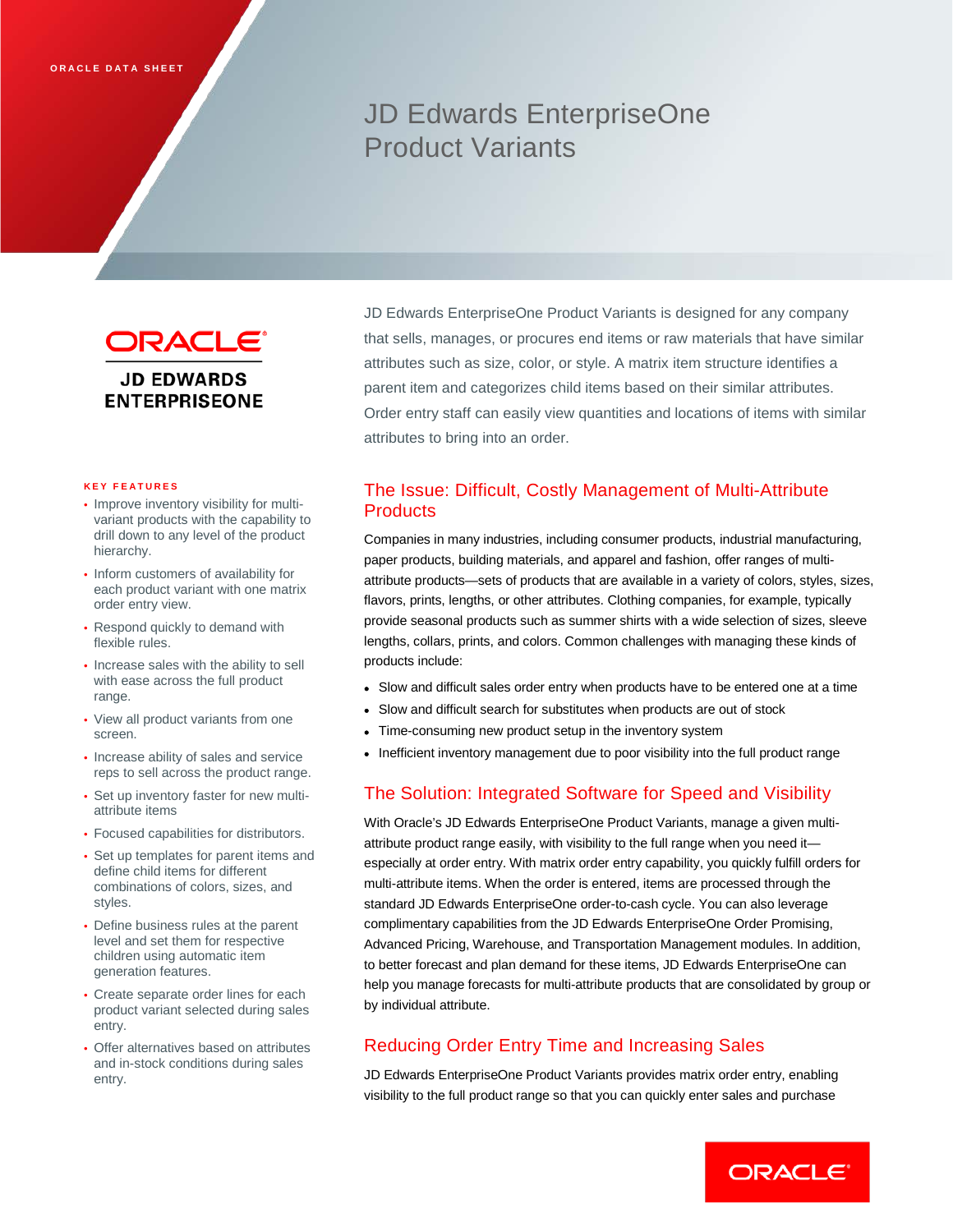#### **FEATURE/FUNCTION HIGHLIGHTS**

ī

- View of full product range at order entry
- User-definable product range templates
- Up to 10 user-definable product attributes
- Automatic item generation
- Inventory view by attribute
- Maintenance of items individually or as a group

orders. To help you increase sales, matrix order entry also shows the inventory available for each product, so you can easily offer substitute suggestions for out-of-stock products, as well as cross-sell throughout the product range.

## Quick Introduction of New Products

JD Edwards EnterpriseOne Product Variants provides a quick way to set up a product range for new multi-attribute products in the inventory system. Rather than creating each product one at a time as in traditional inventory systems, you can set up a template where product attributes, attribute values, and business rules (such as price, cost, and stock type) can be defined. Then the system automatically creates all the items within the range, providing unique inventory numbers and attaching the standard business rules. This capability saves considerable time.

### Responding Quickly to Demand

It is efficient to automatically generate a range of items that all have the same business rules. After setup, you gain flexibility to change business rules for an individual product when necessary. For example, limited availability for a new, seasonal ice cream flavor —such as watermelon—may warrant a higher price than that for other flavors. With Product Variants, you maintain items at either the group or the individual product level.

#### Improving Inventory Visibility

JD Edwards EnterpriseOne Product Variants enables you to "slice and dice" inventory information for multi-attribute products. You can view inventory availability for promotion planning purposes or assess availability for a potential order. For example, you can determine how many blue shirts are in a particular style, regardless of the shirt size and sleeve length, by viewing your inventory by attribute in Product Variants.

#### Focused on Distributors

While JD Edwards EnterpriseOne Product Variants is targeted at distributors in the fashion industry, it is also a full-featured solution used by any distributor interested in multi-attribute items. (Capabilities do not extend to manufacturing bills of materials or trim optimization functionality for construction items such as lumber and steel.)

#### Solution Integration

This module is integrated with the following JD Edwards EnterpriseOne products and families across your operations using common tools and a Pure Internet Architecture:

- JD Edwards EnterpriseOne Financial Management
- JD Edwards EnterpriseOne Order Management
	- Advanced Pricing
	- Agreement Management
- JD Edwards EnterpriseOne Supply Chain Planning
	- Order Promising
- JD Edwards EnterpriseOne Supply Chain Execution (Logistics)
	- Inventory Management
	- Transportation Management